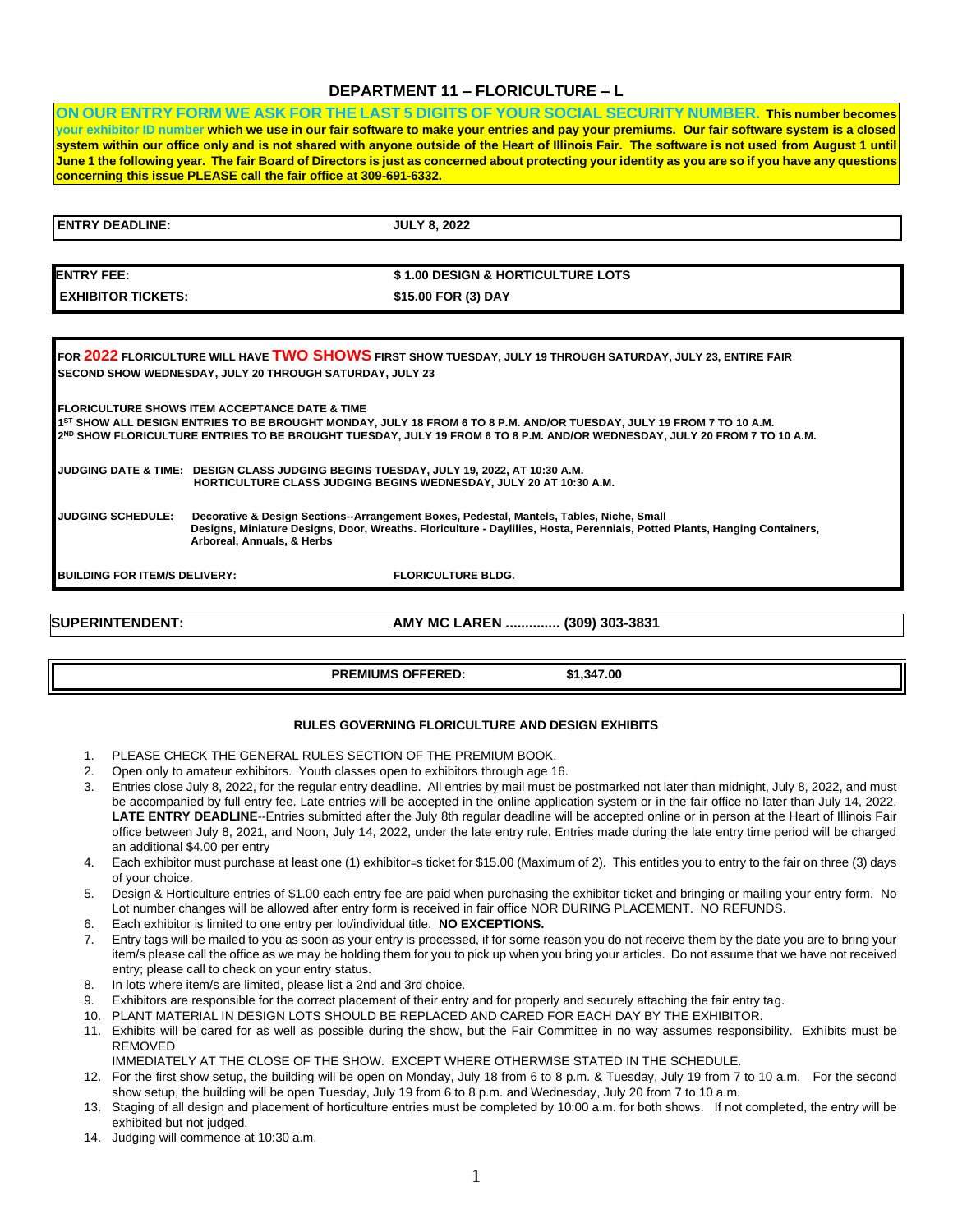15. For the show, items must be removed between 1 -3 p.m. on Sunday, July 24, 2022. **VEHICLES CAN BE ON THE FAIRGROUNDS DURING SETUP ONLY WITH SPECIAL PERMIT.** Winners may pick up their premium checks between 3 & 7 p.m., on Sunday, July 24, 2022 in the snack bar foyer of the Commercial Exhibit Building

### **DESIGN RULES**

- 1. Exhibitor may enter as many lot/ titles as desired.
- 2. Materials used in Decorative and Arrangement lots need not be grown by the exhibitor.
- 3. Use of the American Flag within a design is prohibited.
- 4. Accessories permitted in all classes, unless otherwise stated.
- 5. Treated, painted or embellished plant material permitted in all designs where dried plant material is listed. **NO ARTIFICIALLY COLORED FRESH MATERIAL.**
- 6. Background material will be permitted in all lots unless stated otherwise.
- 7. An exhibit which has been awarded a ribbon at the fair in any previous year may not be shown. Entries that do not conform or are not of good horticulture quality will not receive a ribbon.
- 8. No flatware to be used in Table lots. Plastic flatware may be used in casual tables.
- 9. No plants listed as Endangered Species in Illinois may be used.

### **HORTICULTURE RULES**

Specimen flowers are exhibited for quality only.

All specimen entry tags must be recorded before placement. All plant material in the Horticulture Section must be grown and placed by the exhibitor. All plants exhibited must have been in the hands of the exhibitor for at least three months.

Plant material should be conditioned by cutting several hours in advance of show, placed in deep water and stored in cool place for several hours. All plant material should be well groomed. **Soil and spent leaves removed and exhibited in clean condition.** 

Container grown plants must have containers clean and proper size for plant.

Containers will be furnished in the Horticultural Section for cut specimens.

No wiring, artificial coloring or florists' greens will be allowed for specimens.

Wedging material will be furnished by the Horticultural Section.

All Horticulture specimens must be named by botanical name to be eligible for High Awards.

Flower exhibits will be judged on Condition, Uniformity, Stem and Foliage, Color and Size. High

award ribbons will be given in the Horticulture sections, if merited.

### **DIMENSIONS**

#### **Consider these dimensions carefully to construct your exhibit the proper size.**

NICHE - 4 2 ft. from floor, 29 in. wide, 21 in. deep, 39 in. high. Lighted.

MANTEL - 5 ft. long, 14 in. deep, 4 ft. from floor.

HEARTH - 3 ft. long, 14 in. deep, 4 in. from floor. Free standing.

PEDESTAL - 41 in. high, top 18 in. square.

DOOR - 6 ft. 8 in. high, 30 in. wide.

TABLE - 30 inches wide, 60 inches long.

ARRANGEMENT BOXES - 35 in. high x 24 in. wide, 14 in. deep, and 4 ft. from floor.

TRIPTYCH - 30 in. high, approximately 26 in. table space.

PLATFORM - 12 in. high, top approximately 36 inches square.

CARD TABLE - Provided by exhibitor.

EXHIBITIONAL TABLE - Staged in an arrangement box - using SOME components of a table setting (e.g. napkin, glass, plate, etc.) and creatively staged. PALLET GARDEN – Wooden pallet no larger than 48 in. x 40 in.

### **DEFINITIONS**

**ABSTRACT QUALITIES:** An expression of pure line, form, color and texture to create an original idea or emotion. Distortion and unusual placements contribute to the feeling as does more than one focal point.

**ACCESSORY:** Anything in an arrangement in addition to plant material,

**SMALL OR MINIATURE DESIGN:** A design reduced in size using **small materials to obtain an arrangement. A miniature design is not to exceed 5 inches** in any dimension. Scale and proportion are most important, **eligible for Petite Award. A small design not to exceed 8" in any dimension. EXHIBITIONAL TABLE:** A table exhibit artistically arranged in which design is not related to the service of food.

**FUNCTIONAL TABLE:** A table exhibit arranged for the service of food, which includes dishes, linens and decorative unit(s), with or without accessories. No flatware, unless alfresco. All tables are functional unless otherwise noted.

**ALFRESCO:** Dining out of doors, plastic or paper service allowed: may use plastic flatware.

**COLLECTIONS:** Group of different varieties, 5 or more.

**NOVICE:** Amateur designer who has not won a blue ribbon.

### **FLORICULTURE BUILDING HOURS OPEN TO PUBLIC**

Tuesday, July 19 through Saturday, July 23: 4:00 p.m. to 9:00 p.m. on weekdays; Saturday 12:00 Noon to 9:00 p.m.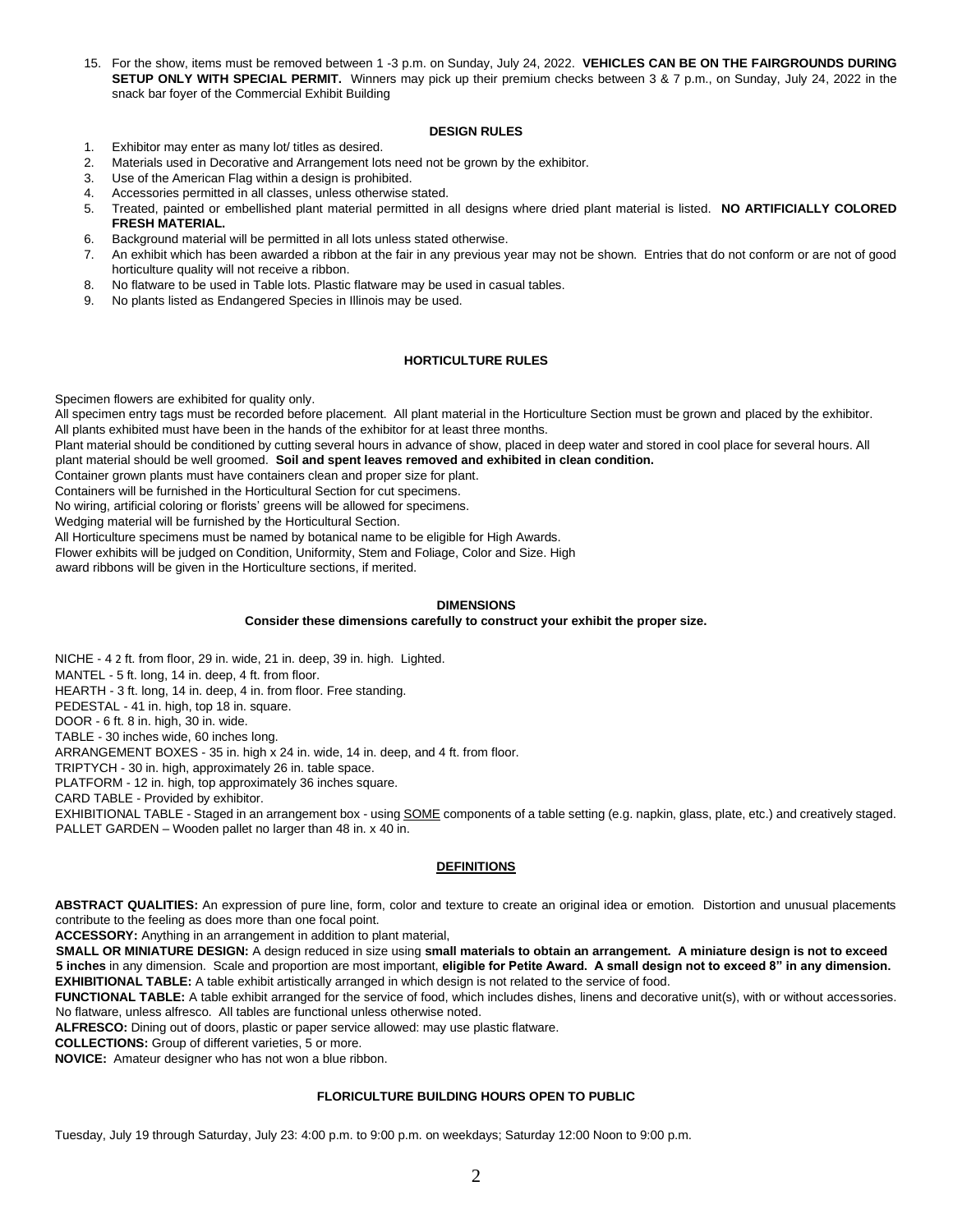

### **FIRST SHOW TUESDAY THROUGH SATURDAY, JULY 19-23, ENTIRE FAIR**

### **CLASS A - DECORATIVE SECTION**

### *ENTRY FEE IN ALL DESIGN & HORTICULTURE CLASS/LOTS \$1.00*

A card of explanation may be used with all entries in this class See Definitions & Rules pages for detailed instructions

### **PREMIUM AWARDS**

| 1st  | 2nd  | 3rd  |
|------|------|------|
| \$25 | \$20 | \$15 |

**Lot** 

- 1. Arrangement Box "**FOUND IN THEJUNGLE"** Fresh, dried and/or silk design, may include title card
- 2. Arrangement Box "**SHIMMER, SHINE & SPARKLE SHOWSTOPPER**" Fresh, dried and/or silk design
- Pedestal "COASTAL LANDSCAPE" Fresh, dried and/or silk design
- 4. Mantel **"GENERATIONS REMEMBERED**" Fresh, dried and/or silk design, may include photo and or picture 5. Mantel "WINTER WHITE WONDERLAND" Fresh, dried and/or silk design, including an accessories
- 5. Mantel **"WINTER WHITE WONDERLAND"** Fresh, dried and/or silk design, including an accessories

**Please pick up your entries on Sunday, July 24 between 1-3 p.m.** 

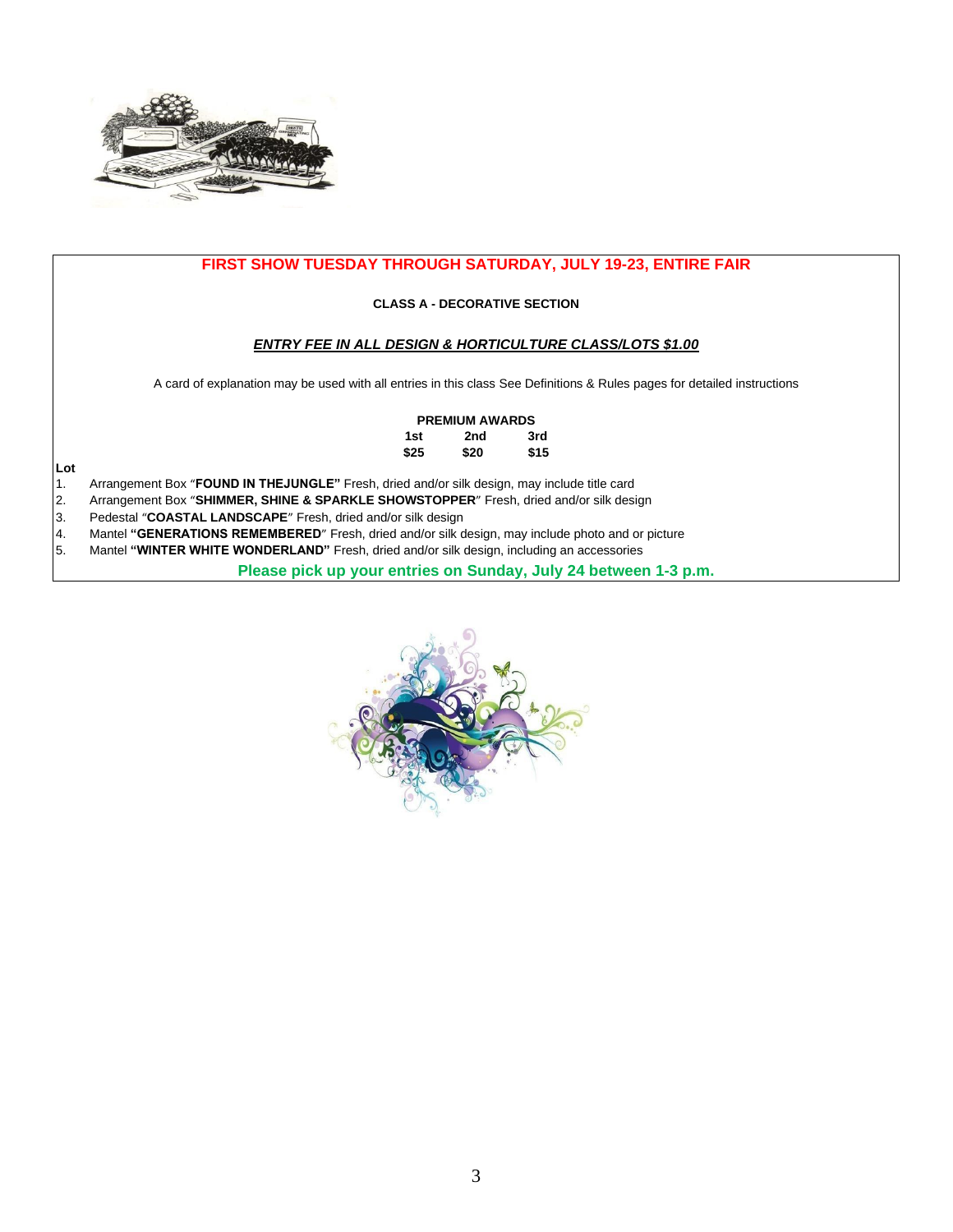

### **Please pick up your entries on Sunday, July 24 between 1-3 p.m.**

### **FIRST SHOW TUESDAY THROUGH SUNDAY, JULY 19-23, ENTIRE FAIR**

## **MINIATURE GARDEN**

**PREMIUM AWARDS** 

# **1**st

# **\$50 GIFT CERTIFICATE TO SHERIDAN NURSERY**

**Lot** 

**7**. Fairy garden of the future. What would a fairy garden in the year 2100 look like? Must contain living plant material. Entry can also contain artificial material. Entry will be displayed on a table. Space allotted 18" x 18".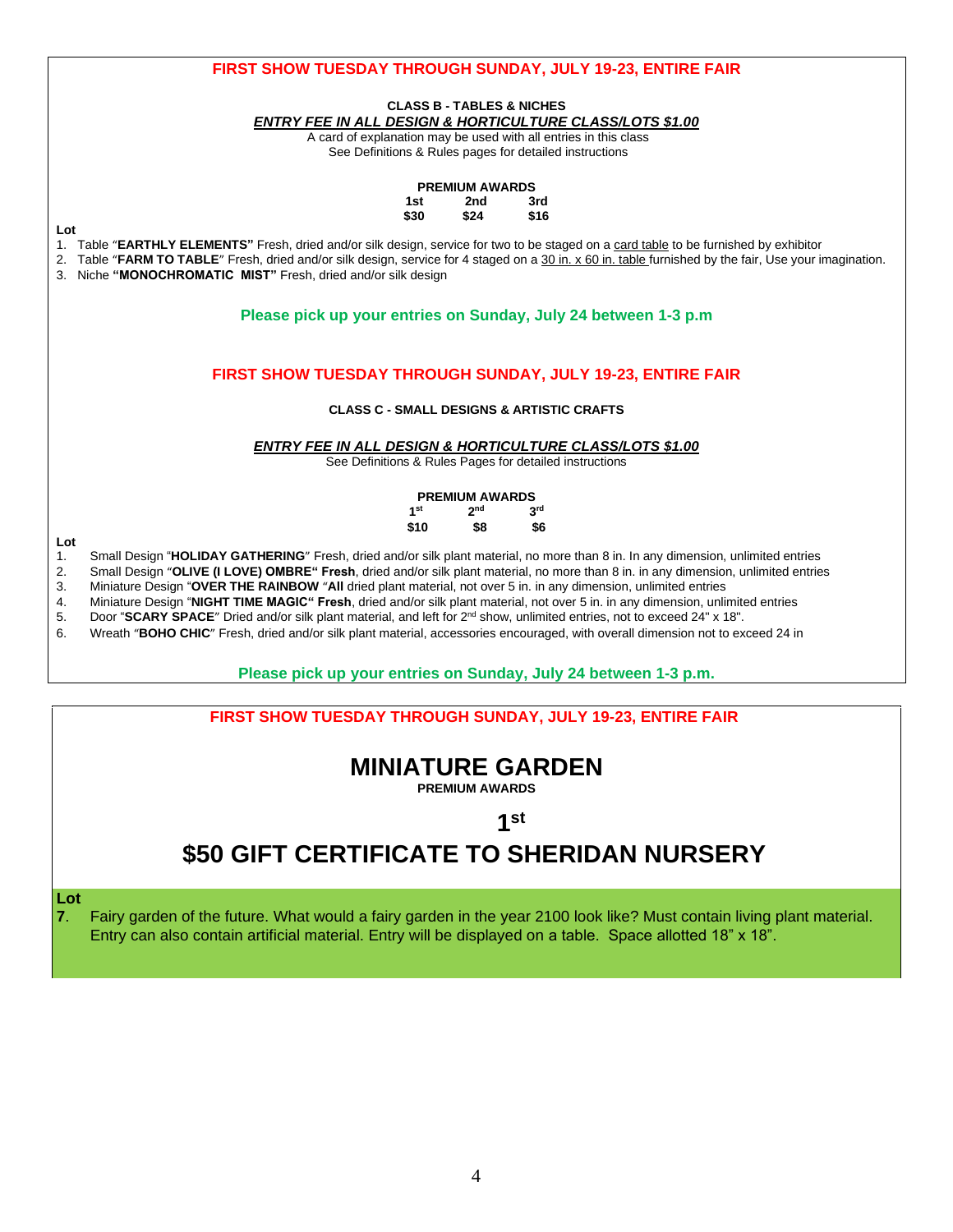# SPONSORED BY: Relics

Peoria's Fun Little Gift Shop 3827 N. Sheridan Road Peoria, IL 61614 *309-681-9588*

**Please pick up your entries on Sunday, July 24 between 1-3 p.m.**

**ALL HORTICULTURE ENTRIES MUST BE PAID AT THE TIME YOU COMPLETE AND BRING, OR MAIL, YOUR ENTRY FORM IN. NO LOT NUMBER CHANGES WILL BE ALLOWED AFTER ENTRY FORM IS RECEIVED IN THE OFFICE NOR AT TIME OF PLACEMENT.**



|                |                                                   |                        | <b>SECOND SHOW WEDNESDAY THROUGH SUNDAY, JULY 20-23</b>             |
|----------------|---------------------------------------------------|------------------------|---------------------------------------------------------------------|
|                |                                                   | <b>CLASS E – HOSTA</b> | <b>ENTRY FEE IN ALL DESIGN &amp; HORTICULTURE CLASS/LOTS \$1.00</b> |
|                |                                                   | <b>PREMIUM AWARDS</b>  |                                                                     |
|                | $1^{ST}$                                          | $2^{ND}$               | 3 <sup>RD</sup>                                                     |
|                | \$4                                               | \$3                    | \$2                                                                 |
| Lot            |                                                   |                        |                                                                     |
| 1 <sub>1</sub> | Hosta, Large and Giant, Variegated, 1 leaf        |                        |                                                                     |
| 2.             | Hosta, Medium, Variegated, 1 leaf                 |                        |                                                                     |
| 3.             | Hosta, Small Variegated, 1 leaf                   |                        |                                                                     |
| 4.             | Hosta, Miniature/Dwarf, Variegated, 1 leaf        |                        |                                                                     |
| 5.             | Hosta, Large and Giant, Blue, all shades, 1 leaf  |                        |                                                                     |
| 6.             | Hosta, Medium, Blue, all shades, 1 leaf           |                        |                                                                     |
| 7.             | Hosta, Small, Blue, all shades, 1 leaf            |                        |                                                                     |
| 8.             | Hosta, Miniature/Dwarf, Blue, all shades, 1 leaf  |                        |                                                                     |
| 9.             | Hosta, Large and Giant, Green, all shades, 1 leaf |                        |                                                                     |
| $\sqrt{2}$     | Heete Medium Creep allebedes 1 leef               |                        |                                                                     |

Hosta, Medium, Green, all shades, 1 leaf

11. Hosta, Small, Green, all shades, 1 leaf

12. Hosta, Miniature/Dwarf, Green, all shades, 1 leaf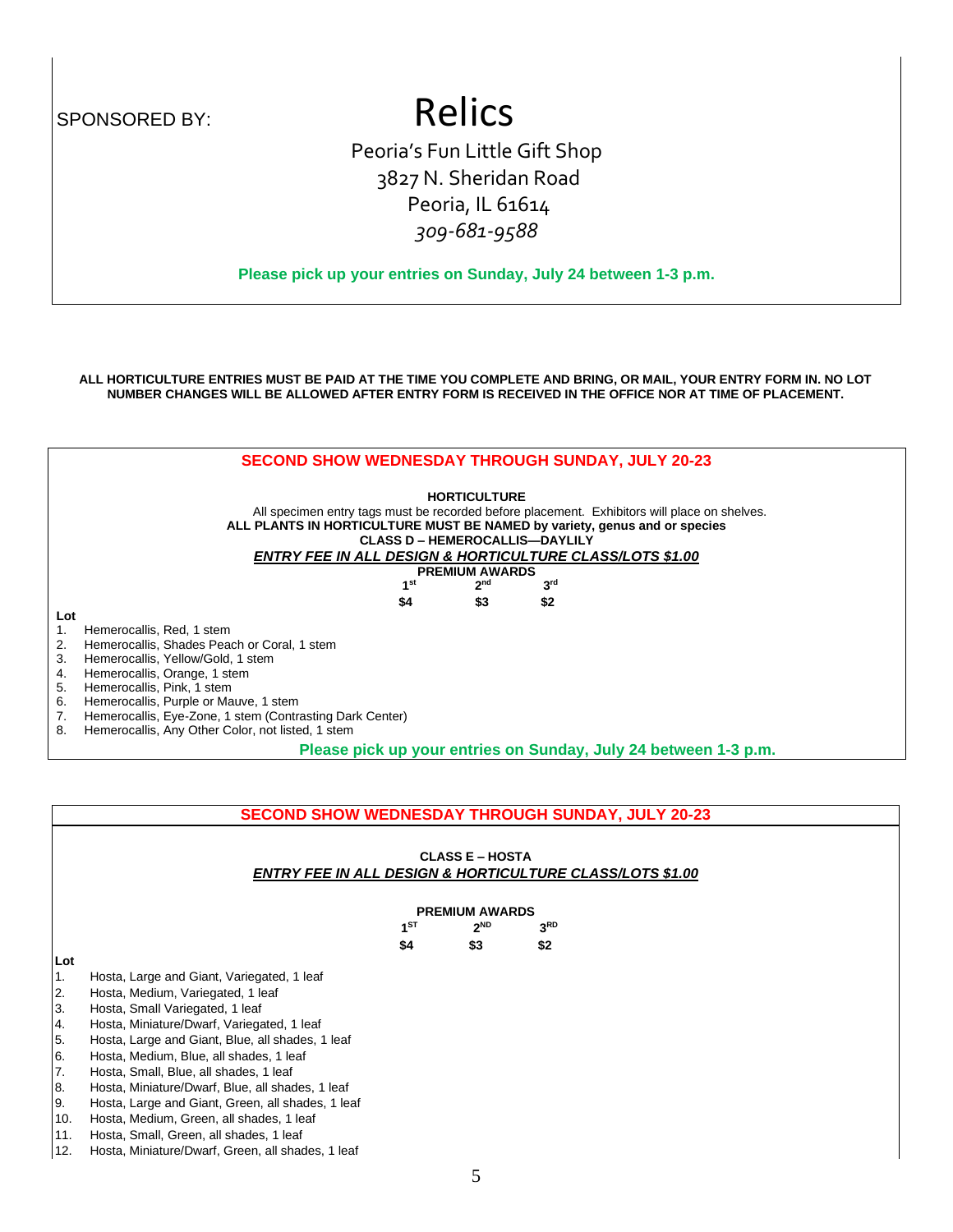- 13. Hosta, Large and Giant, Yellow, all shades, 1 leaf
- 14. Hosta, Medium, Yellow, all shades, 1 leaf
- 15. Hosta, Small, Yellow, all shades, 1 leaf

16. Hosta, Miniature/Dwarf, Yellow, all shades, 1 leaf

To determine the appropriate size classification please us the following information.

Leaf blade size. Miniature/Dwarf less than 6 square inches

 Small 6 - 25 square inches Medium 25 - 81 square inches

Large and Giant over 81 square inches

To obtain the leaf blade square inch measurement, take the width of the leave at the widest section X the length of the leave at the longest section.

**Please pick up your entries on Sunday, July 24 between 1-3 p.m.**

### **SECOND SHOW WEDNESDAY THROUGH SUNDAY, JULY 20-23**

### **CLASS F - PERENNIALS**  *ENTRY FEE IN ALL DESIGN & HORTICULTURE CLASS/LOTS \$1.00*

| <b>PREMIUM AWARDS</b> |     |     |  |  |
|-----------------------|-----|-----|--|--|
| 1st                   | 2nd | 3rd |  |  |
| \$4                   | \$3 | \$2 |  |  |

### **Lot**

- 1. Coreopsis, 1 stem, 1 bloom
- 2. Yarrow, Any Color, 1 stem, 1 bloom
- 3. Coneflower, Purple (pink tone), 1 stem, 1 bloom<br>4. Coneflower, Any Other Color, 1 stem, 1 bloom
- 4. Coneflower, Any Other Color, 1 stem, 1 bloom
- 5. Shasta Daisy, 1 stem, 1 bloom
- 6. Rudbeckia (Black eyed Susan), 1 stem, 1 bloom
- 7. Lilium, 1 stem (**not** Daylily—See Class D)
- 8. Fern, 1 stem
- 9. Ground cover, cut specimen, 1 stem
- 10. Any other perennial, 1 stem

 **Please pick up your entries on Sunday, July 24 between 1-3 p.m.**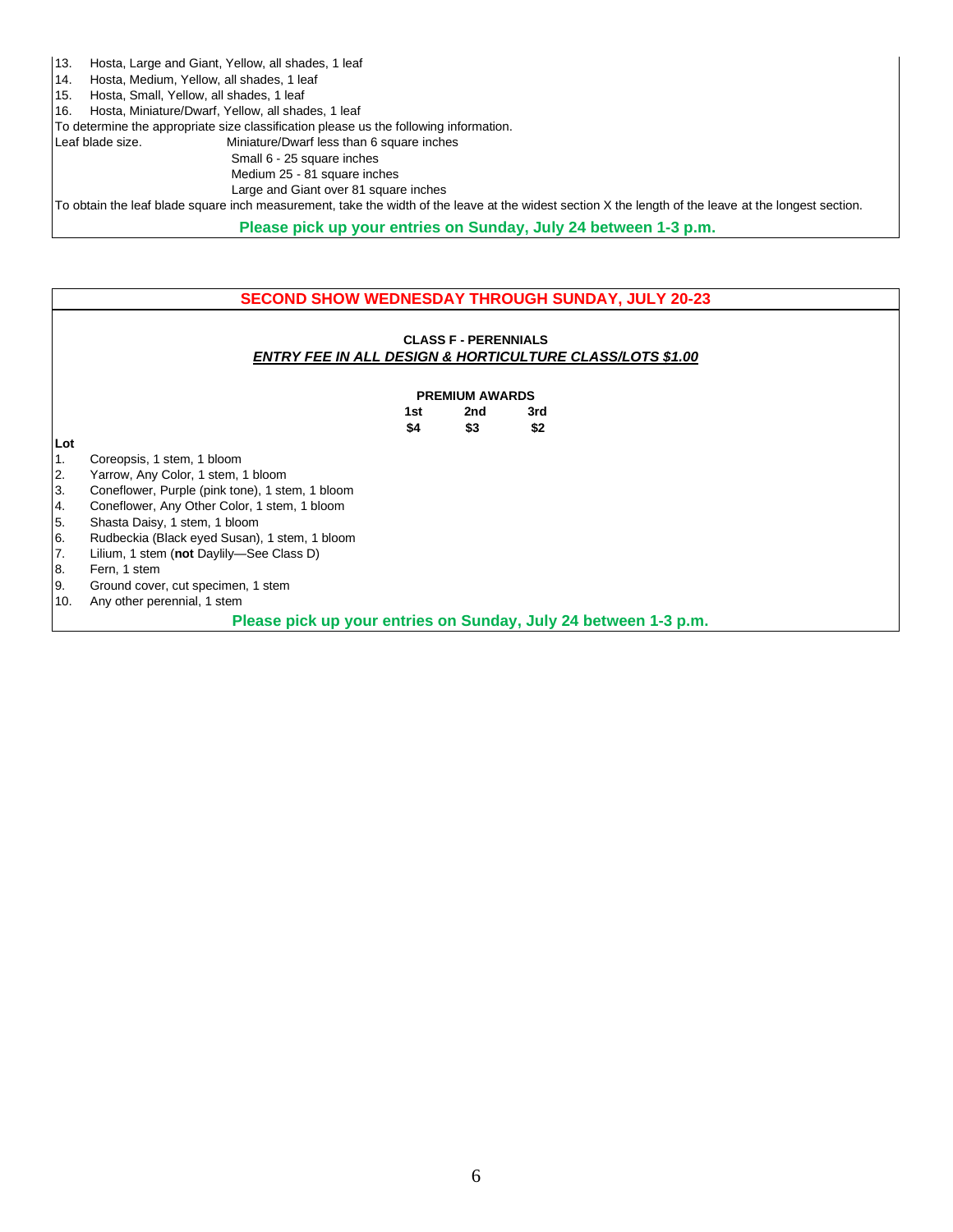# **NEW AGE DESIGNS**

### **FIRST SHOW TUESDAY THROUGH SUNDAY, JULY 19-23, ENTIRE FAIR**

# **CLASS G 1 ST PLACE LOTS 1 AND 2**

# **\$50.00**

### **Lot**

**1.** CREATE A HANDMADE, UPCYCLED PROPAGATION STATION USED FOR ROOTING HOUSE PLANTS. Root those Babies! Try your hand at propagation! Build a handmade propagation station. Many houseplants can be easily rooted by growing cuttings in water. Any kind of materials are fine to build your station, (recycled is fun!!) Project must have at least 5 rootings/babies growing. The best part of rooting plants is sharing them with friends. Space allotted is 24" x 24" to be displayed on a table.

### **Lot**

**2.** HOUSEPLANT MADNESS!. Bring your own card table and show us a fun, beautiful house plant display! Space allotted is the area above, on and below the table. Maximum floor area is 4' x 4' square. Plants can be displayed at different levels using props but must be securely stabilized. Show us a healthy, happy collection of your happy house plants!

**Please pick up your entries on Sunday, July 24 between 1-3 p.m.**

# SPONSORED BY: Relics

Peoria's Fun Little Gift Shop 3827 N. Sheridan Road Peoria, IL 61614 *309-681-9588*

### **SECOND SHOW WEDNESDAY THROUGH SUNDAY, JULY 20-23**

**HORTICULTURE** 

All specimen entry tags must be recorded before placement. Exhibitor will place on shelves. **ALL PLANTS IN HORTICULTURE MUST BE NAMED** 

**CLASS H - POTTED PLANTS** 

### *ENTRY FEE IN ALL DESIGN & HORTICULTURE CLASS/LOTS \$1.00*

### **PREMIUM AWARDS**

| 1st  | 2nd | 3rd |
|------|-----|-----|
| \$11 | \$7 | \$5 |
|      | −   |     |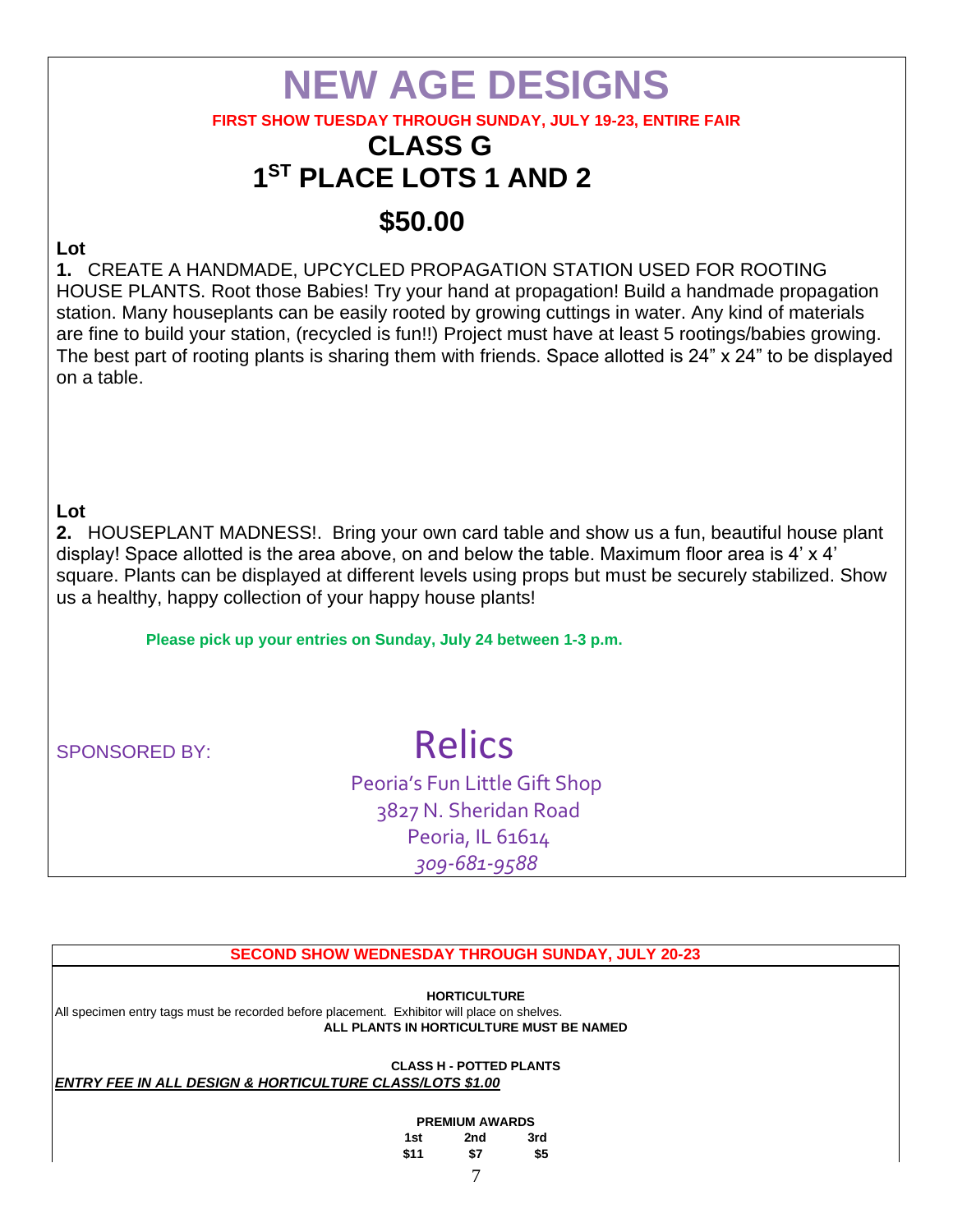**Lot** 

1. Fibrous or Tuberous Rooted Begonias, potted

- 2. Geranium, potted
- 3. Impatiens, potted
- 4. Any other flowering plant, 1 variety/color per pot, potted
- 5. Any other foliage plant, 1 variety per pot, potted
- 6. Potted, mixed plant material, may include terrarium, cacti & succulents

### **Please pick up your entries on Sunday, July 24 between 1-3 p.m.**

### **SECOND SHOW WEDNESDAY THROUGH SUNDAY, JULY 20-23**

## **CLASS I - HANGING CONTAINER**

### *ENTRY FEE IN ALL DESIGN & HORTICULTURE CLASS/LOTS \$1.00*

|      | <b>PREMIUM AWARDS</b> |     |  |  |  |
|------|-----------------------|-----|--|--|--|
| 1st  | 2nd                   | 3rd |  |  |  |
| \$11 | \$7                   | \$5 |  |  |  |

**Lot**  1. Hanging, Flower, potted, i.e. begonia, geranium, etc.

2. Hanging, Non-blooming plant, potted, i.e. fern, ivy, etc.

3. Hanging, Mixed plant material, potted, may include terrariums, cacti & succulents

**Please pick up your entries on Sunday, July 24 between 1-3 p.m.**

### **SECOND SHOW WEDNESDAY THROUGH SUNDAY, JULY 20-23**

### **CLASS J - ARBOREAL—BRANCHES**  *ENTRY FEE IN ALL DESIGN & HORTICULTURE CLASS/LOTS \$1.00*

|     | <b>PREMIUM AWARDS</b> |     |
|-----|-----------------------|-----|
| 1st | 2nd                   | 3rd |
| \$4 | \$3                   | \$2 |

**Lot** 

1. Needled evergreen branch, not to exceed 24 in.

2. Broadleaf evergreen branch, not to exceed 24 in.

3. Deciduous shrub branch, not to exceed 24 in.

4. Deciduous tree branch, not to exceed 24 in.

 **Please pick up your entries on Sunday, July 24 between 1-3 p.m**

### **SECOND SHOW WEDNESDAY THROUGH SUNDAY, JULY 20-23**

|                                                                       |     | <b>CLASS K - ANNUALS</b> |     |  |  |  |
|-----------------------------------------------------------------------|-----|--------------------------|-----|--|--|--|
| ENTRY FEE IN ALL DESIGN & HORTICULTURE CLASS/LOTS \$1.00              |     |                          |     |  |  |  |
|                                                                       |     |                          |     |  |  |  |
|                                                                       |     | <b>PREMIUM AWARDS</b>    |     |  |  |  |
|                                                                       | 1st | 2nd                      | 3rd |  |  |  |
|                                                                       | \$4 | \$3                      | \$2 |  |  |  |
| Lot                                                                   |     |                          |     |  |  |  |
| Zinnia, Large, 1 bloom, minimum $2\frac{1}{2}$ " bloom, 1 stem<br>I1. |     |                          |     |  |  |  |
| Zinnia, Small, 1 bloom, less than 2 1/2" bloom, 1 stem<br>12.         |     |                          |     |  |  |  |
| 3. Petunia, Single or Double, 1 spray                                 |     |                          |     |  |  |  |
| Marigold, 1 open bloom, minimum 2 2" bloom, 1 stem<br>4.              |     |                          |     |  |  |  |
| Marigold, 1 open bloom, less than 2 2" bloom, 1 stem<br><b>5.</b>     |     |                          |     |  |  |  |
| 6. Salvia, any color, 1 bloom with foliage                            |     |                          |     |  |  |  |
| Snapdragon, 1 bloom<br>17.                                            |     |                          |     |  |  |  |
| Impatiens, 1 stem<br>8.                                               |     |                          |     |  |  |  |
| 9. Geranium, 1 stem with 1 open bloom                                 |     |                          |     |  |  |  |
| 10. Sunflowers, 1 stem, any size or variety                           |     |                          |     |  |  |  |
| 11. Dahlia, 1 bloom                                                   |     |                          |     |  |  |  |
| 12. Any other annual, 1 bloom                                         |     |                          |     |  |  |  |
| 13. Gladiolus, any color, 1 spike                                     |     |                          |     |  |  |  |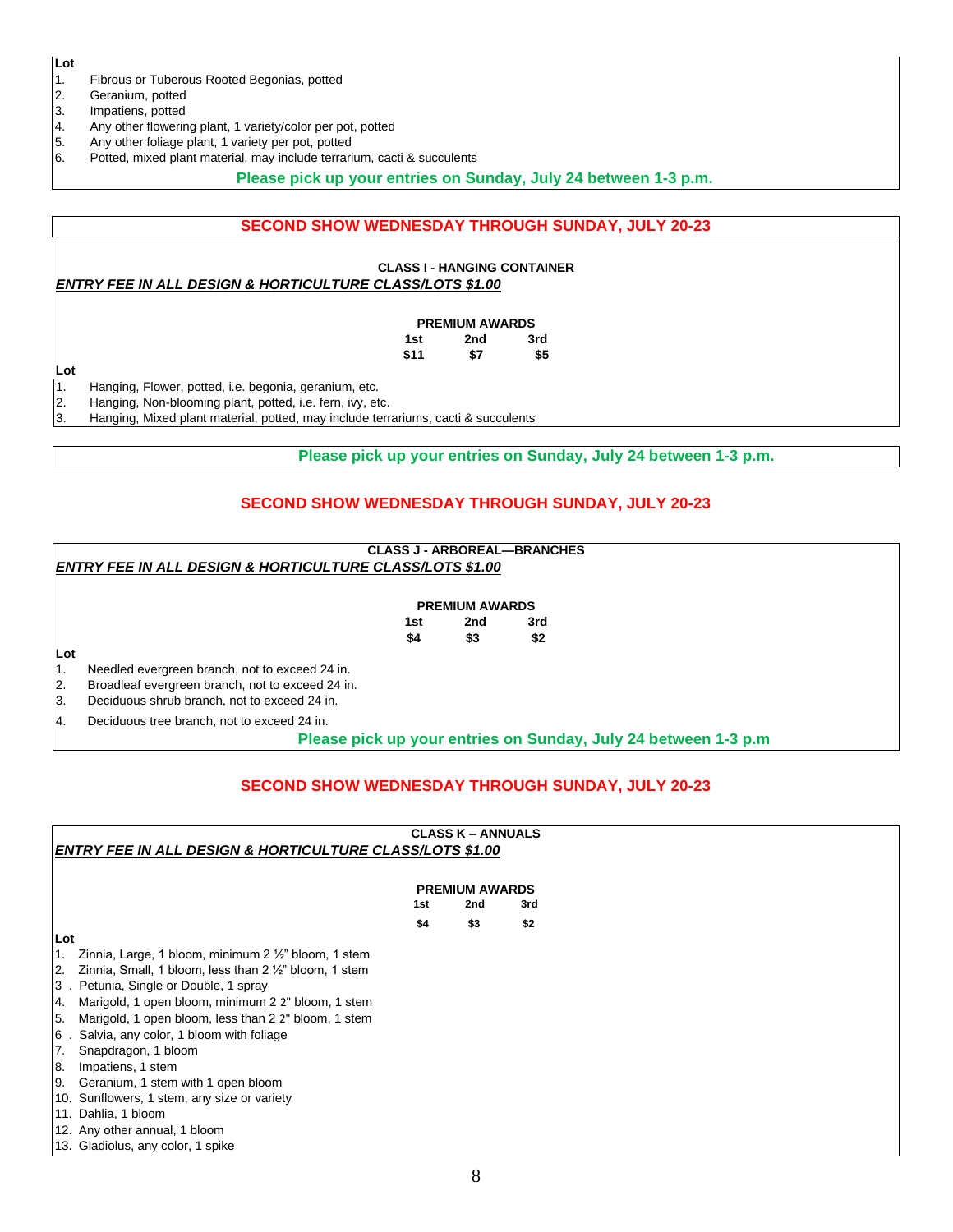### **SECOND SHOW WEDNESDAY THROUGH SUNDAY, JULY 20-23**

### **CLASS L - HERB (POTTED/FRESH CUT)**  *ENTRY FEE IN ALL DESIGN & HORTICULTURE CLASS/LOTS \$1.00*

**PREMIUM AWARDS 1st 2nd 3rd \$4 \$3 \$2** 

**Lot** 

1. Annual, herb, cut, 1 stem

2. Perennial, herb, cut, 1 stem

3. Potted collection of herbs, 3 or more

### **Please pick up your entries on Sunday, July 24 between 1-3 p.m**

**CLASS M – DESIGNER'S CHOICE AWARD**  *NO ENTRY FEE*  **1st ROSETTE** 

1 .DESIGNER'S CHOICE CHOSEN FROM ALL DESIGN ENTRIES

### **CLASS N – AWARD OF HORTICULTURE EXCELLENCE**  *NO ENTRY FEE*

**1st ROSETTE** 

1. AWARD OF HORTICULTURE EXCELLENCE WINNER CHOSEN FROM ALL HORTICULTURE ENTRIES

#### **SPECIAL AWARDS**

**DESIGNERS CHOICE AWARD:** Given to a Blue Ribbon winner judged best in those exhibits using fresh, dried, treated and/or silk plant material with or without other components.

**AWARD OF HORTICULTURE EXCELLENCE:** Given to the Horticulture exhibit judged the finest in the Horticulture Division.

# Foliage Foliage/ Potted Blooming Blooming/ **Potted** Arboreal Color | | | 15 | | 20 Condition 15 15 10 5 20 Form 20 25 20 20 25 Foliage 15 20 10 25 Florescence **20** 20 20 Stem/stalk 10 10 10 10 Size | 10 | 15 | 10 | 20

### **HORTICULTURE SCALE OF POINTS (When specific handbook for flower shows) (Or society scale is not available)**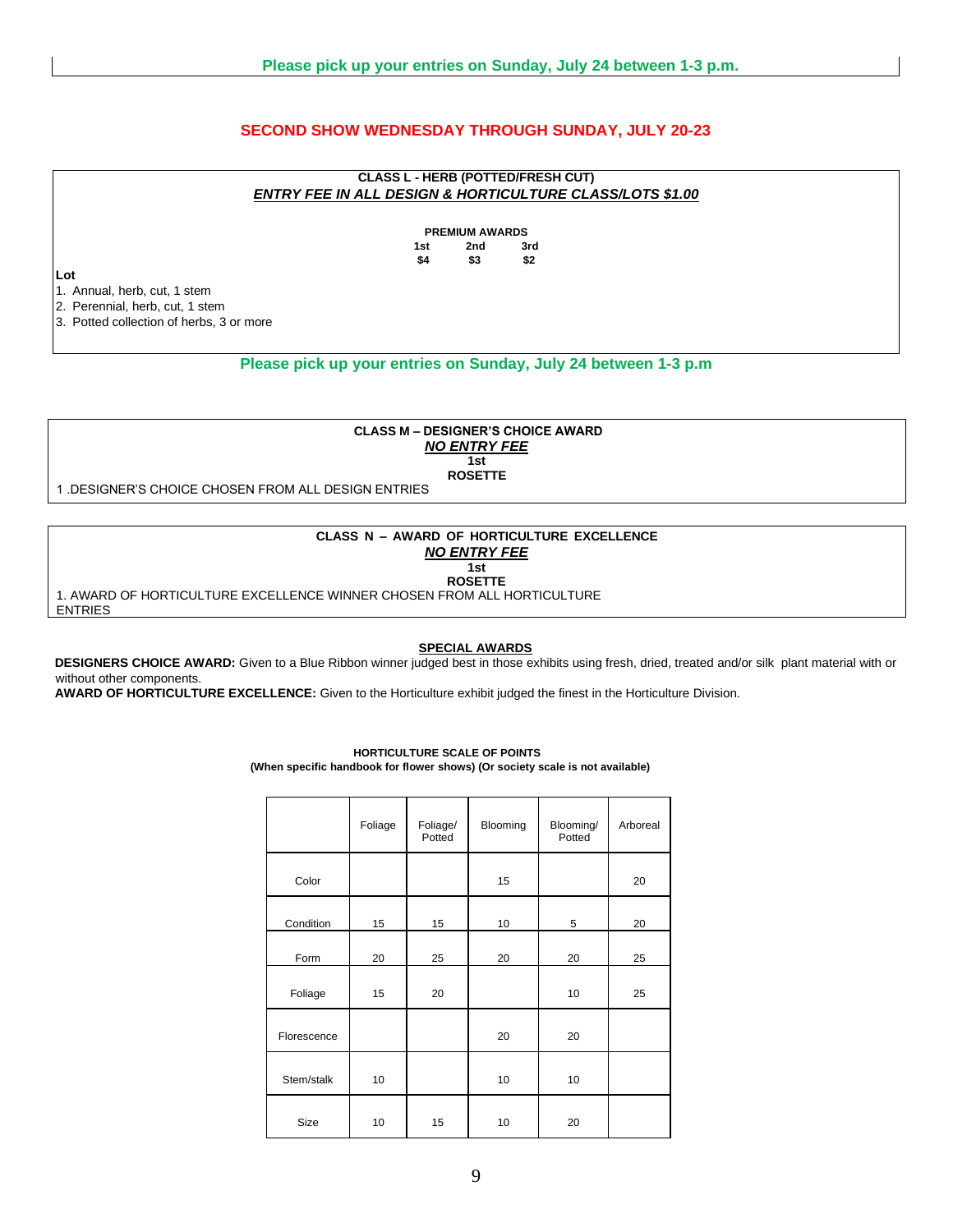| Substance/<br>Texture  | 15 |    | 10 |    |   |
|------------------------|----|----|----|----|---|
| Cultural<br>Perfection | 10 | 20 |    | 10 | 5 |
| Name                   | 5  | 5  | 5  | 5  | 5 |

| <b>SCALE OF POINTS FOR DESIGN CLASSES</b> |                                                  |          |  |  |  |
|-------------------------------------------|--------------------------------------------------|----------|--|--|--|
| Designs                                   | Conformance                                      | 15       |  |  |  |
|                                           | Design                                           | 40       |  |  |  |
|                                           | Distinction                                      | 20       |  |  |  |
|                                           | Creativity & Expression                          | 25       |  |  |  |
| <b>Functional Table Lots</b>              | Functionalism                                    | 20       |  |  |  |
|                                           | Design (40) decorative unit<br>overall design    | 20<br>20 |  |  |  |
|                                           | Color & Texture Harmony                          | 15       |  |  |  |
|                                           | <b>Distinction</b>                               | 10       |  |  |  |
|                                           | Creativity & Expression                          | 15       |  |  |  |
| <b>EXHIBITIONAL TABLE</b><br><b>LOTS</b>  | Functionalism                                    | 15       |  |  |  |
|                                           | Design (40)<br>decorative unit<br>overall design | 20<br>20 |  |  |  |
|                                           | Color & Texture Harmony                          | 15       |  |  |  |